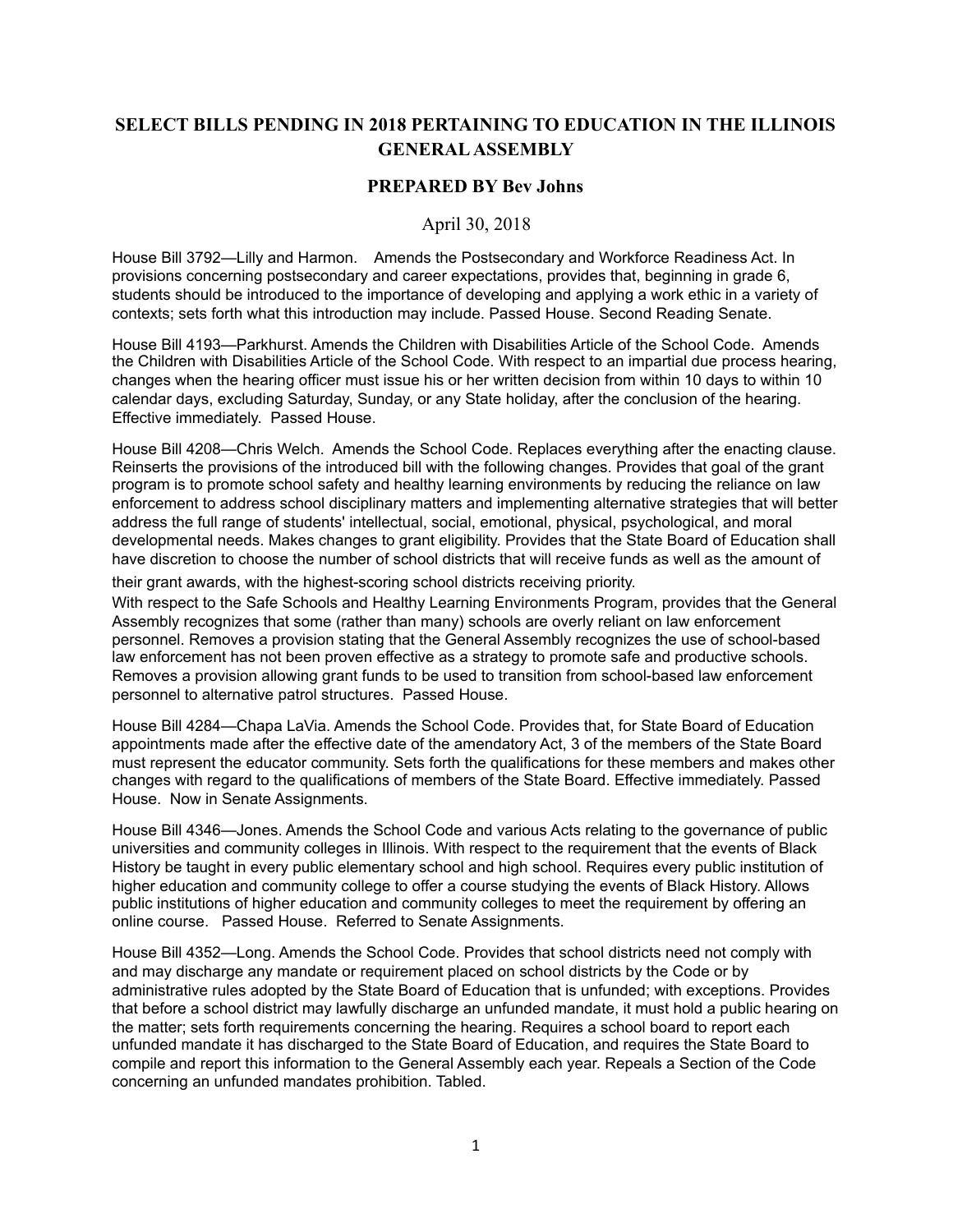House Bill 4368—Halbrook. Amends the School Code. Requires a school district to take into consideration the classroom placement of twins or higher order multiples in kindergarten through grade 5 as requested by the children's parent or guardian upon registration. Effective immediately. Passed House. Now in Senate First Reading.

House Bill 4369—Sommer. Amends the School Code. Provides that the State Board of Education shall develop and maintain a handbook to be made available on its Internet website that provides guidance for pupils, parents or guardians, and teachers on the subject of dyslexia. Specifies handbook requirements. Provides that the State Board shall review the handbook once every 4 years to update, if necessary, the guidelines, educational strategies, or resources and services made available in the handbook. Effective immediately. Passed House. Senate Assignments.

House Bill 4409—Pritchard and Crespo. Amends the School Code. In the Article governing children with disabilities, provides that, amongst other meanings, a "school psychologist" means a person who holds a valid Nationally Certified School Psychologist credential (rather than certificate). Removes from the definition of "school psychologist" the requirement that a psychologist have additional qualifications as may be required by the State Board of Education. Effective immediately. Passed House. Senate Education Committee.

House Bill 4442—Gabel. Amends the School Code. Requires the State Board of Education to assist each school district that offers an evidence-based parenting education model. Requires the State Board to implement and administer a 3-year pilot program supporting the health and wellness student-learning requirement by utilizing a unit of instruction on parenting education in participating school districts that maintain grades 9 through 12. Provides that the program is encouraged to include, but is not limited to, instruction on (i) family structure, function, and management, (ii) the prevention of child abuse, (iii) the physical, mental, emotional, social, economic, and psychological aspects of interpersonal and family relationships, and (iv) parenting education competency development that is aligned to the social and emotional learning standards of the student's grade level. Allows the State Board to make grants to school districts that apply to participate in the pilot program. Effective immediately. Passed House. Senate Assignments.

House Bill 4514—Pritchard and Olsen. Amends the School Code. Provides that only persons licensed and endorsed as a school counselor under the Code may use the title "school counselor". Passed House. Now in Senate Education.

House Bill 4657—Manley. Amends the School Code. Creates the Emotional Intelligence and Social and Emotional Learning Task Force (rather than the Emotional Intelligence Education Task Force) to develop curriculum guidelines and best practices on emotional intelligence and social and emotional learning (rather than develop curriculum guidelines on emotional intelligence). Adds to the membership of the Task Force. Removes a provision requiring every public elementary school and high school to include in its

curriculum a unit of instruction studying emotional intelligence.

Provides that the Task Force shall develop curriculum and assessment guidelines (rather than curriculum guidelines) and best practices on emotional intelligence and social and emotional learning. Passed House. Now in Senate First Reading.

House Bill 4658—Manley. Provides that, at least once every 2 years, a school board shall require inservice training of licensed school personnel and administrators (rather than school guidance counselors, teachers, school social workers, and other school personnel) who work with pupils in kindergarten through grade 12 (rather in grades 7 through 12) to identify the warning signs of mental illness and suicidal behavior in youth (rather than in adolescents and teens). Passed House.

House Bill 4706—Scherer. Amends the School Code. Provides that a school board may require of new substitute teachers evidence of physical fitness to perform duties assigned and shall require of new substitute teachers evidence of freedom from communicable disease, and provides that evidence may consist of a physical examination by a health care provider (instead of treating substitute teachers like other new employees who are required to provide evidence of physical fitness to perform duties assigned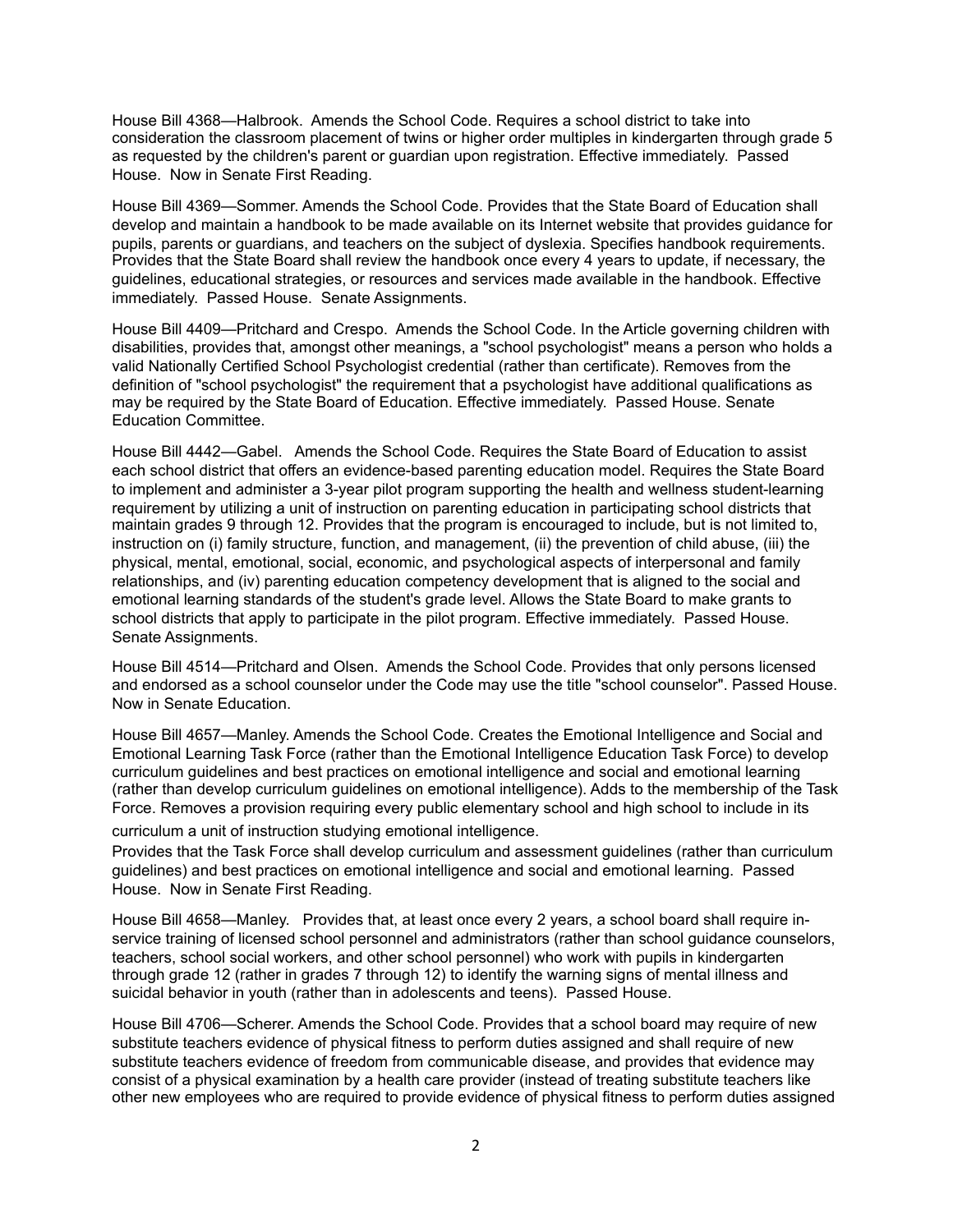and freedom from communicable disease through a physical examination by a health care provider). Effective immediately. Passed House. Now in Senate Education.

House Bill 4742—Ford. Amends the School Code. Provides that a school district may not reduce the number of full-time staff members of a department as a result of hiring a substitute teacher recruiting firm. Provides that, in the event of a teacher's strike, a school district may not use a recruiting firm to hire a substitute teacher. Provides that the Chicago School District may contract with a substitute teacher recruiting firm under the program only if certain requirements are met. Provides that a substitute teacher recruiting firm may enter into an agreement with a labor organization that has a collective bargaining agreement with a school district. Effective immediately. Passed House.

House Bill 4860—Fortner. Amends the School Code.. Amends the School Code. Removes the end date of the electronic-learning days pilot program for the 3 school districts in the program. Makes conforming changes. Effective immediately. Passed House. Now in Senate Education.

House Bill 4870—Lang. Amends the School Code. Requires a school district, public school, charter school, or nonpublic school to authorize a parent or guardian of a student who is a qualifying patient to administer a medical cannabis infused product to the student on school premises or a school bus if both the student (as a qualifying patient) and the parent or guardian (as a designated caregiver) have been issued registry identification cards under the Compassionate Use of Medical Cannabis Pilot Program Act. Defines terms. Provides that a parent or guardian may not administer a medical cannabis infused product if the administration would create disruption to the school's educational environment or would cause exposure of the product to other students. Provides that nothing in the provision requires a member of the school's staff to administer a medical cannabis infused product to a student. Amends the Compassionate Use of Medical Cannabis Pilot Program Act. Makes conforming changes. Provides that the provision may be referred to as Ashley's Law. Defines terms. Provides that, in addition to the parent or guardian of a student who is a registered qualifying patient, an individual registered with the Department of Public Health as a designated caregiver may administer a medical cannabis infused product to that student. Makes conforming changes. Provides that a parent or guardian or other individual may not administer a medical cannabis infused product in a manner that, in the opinion of the school district or school, would create a disruption to the school's educational environment or would cause exposure of the product to other students (rather than prohibiting any administration that would create a disruption or cause exposure). Makes other changes concerning restrictions. Effective immediately. Passed House. Senate Education.

House Bill 4908—Moeller. Amends the School Code. Provides that all children in kindergarten and the second, sixth, and ninth grades (rather than all children in kindergarten and the second and sixth grades) of any public, private, or parochial school shall have a dental examination. Passed House.

House Bill 4927—Chapa LaVia. Amends the Chicago School District Article of the School Code. Requires the school district to provide all copies of teacher evaluations to the exclusive bargaining representative of the school district's teachers within 7 days after issuing the evaluations. Passed House.

House Bill 4956—Cavaletto. Amends the Educator Licensure Article of the School Code. Provides that, beginning with the 2019-2020 academic year, every public university in this State that offers an educator preparation program must offer to those students enrolled in the educator preparation program a 3-year degree completion program. Provides that prior to implementation of the program, a public university shall submit to the Board of Higher Education the curriculum and requirements of its program for approval. Provides that upon completion of the program, a student shall receive a bachelor's degree and qualify for entitlement for licensure. Requires the Board of Higher Education, in consultation with the State Educator Preparation and Licensure Board and the State Board of Education, to adopt rules to implement the program. Effective immediately. Passed House. Senate Education.

House Bill 5136—Slaughter. Amends the School Code. Provides that the Open Meetings Act does not apply to meetings of a joint committee formed under certain provisions of the Code. Amends the Illinois Educational Labor Relations Act. Provides that negotiating team strategy sessions are included in an exception to the Open Meetings Act. Passed House.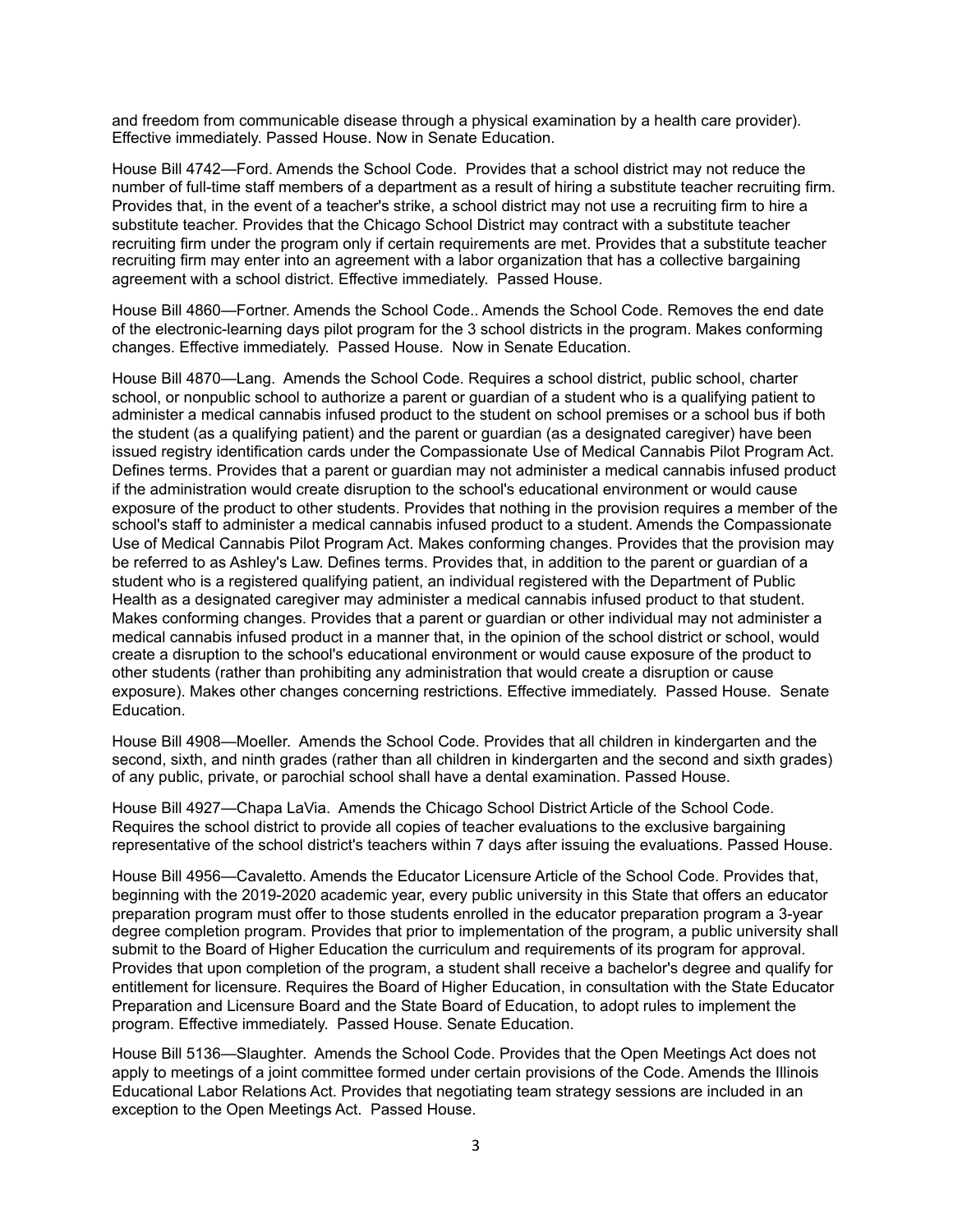House Bill 5175—Hoffman. Amends the School Code. Restores a provision providing for a periodic teacher salary increase schedule. Makes conforming changes. Passed House.

House Bill 5195—Greenwood. Amends the Transportation Article of the School Code. Provides that each school board may provide free transportation for any pupil residing within 1 1/2 miles from the school attended where conditions are such that walking, either to or from the school to which a pupil is assigned for attendance or to or from a pick-up point or bus stop, constitutes a serious hazard to the safety of the pupil due to a course or pattern of criminal activity, as defined in the Illinois Streetgang Terrorism Omnibus Prevention Act. Provides for the adoption of guidelines by the local law enforcement agency as to what constitutes a serious safety hazard due to a course or pattern of criminal activity. Provides that the State Board of Education, in consultation with the local law enforcement agency, shall review the findings of the school board concerning a course or pattern of criminal activity and shall approve or disapprove the school board's determination that a serious safety hazard exists within 30 days after the school board submits its findings to the State Board. Authorizes the local law enforcement agency to determine what constitutes a course or pattern of criminal activity. Makes related changes. Provides that the changes made by the amendatory Act do not apply to the Chicago school district. Effective immediately. Passed House. Senate Assignments.

House Bill 5196—Greenwood. Amends the School Code. Provides that, beginning on July 1, 2018, the license renewal fee for an Educator License with Stipulations with a paraprofessional educator endorsement shall be \$25. Effective immediately. Passed House.

House Bill 5247—Pritchard. Amends the School Code. Provides that the State Board of Education shall initiate a rulemaking proceeding to adopt rules (rather than adopt rules) as may be necessary to allow students of any high school in this State who are 16 years of age or older to participate in the registered

apprenticeship. Changes the definition of "registered apprenticeship program" to provide that apprentices in the program may earn postsecondary credit toward a certificate or degree, as applicable. Passed House. Senate Assignments.

House Bill 5481—Guzzardi. Amends the School Code. Provides that, no later than day 60 of instruction in each school year, a school board shall report to the State Board of Education for kindergarten through grade 12 classes certain information about actively employed teachers, pupil-teacher ratios, class instructors, and class sections; defines terms. Requires the State Board of Education to publish the information contained in the reports on its Internet website no later than December 1, 2019 and annually thereafter. Sets forth class size goals to be achieved by the 2020-2021 school year. Passed House. Now in Senate Assignments.

House Bill 5556—Bennett. Amends the School Code. With respect to the requirement that a student teacher authorize a fingerprint-based criminal history records check prior to the commencement of any student teaching experience or required internship, provides for the authorization to be made to and the student teacher's information to be submitted by the educator preparation institution at which the student teacher is enrolled (instead of the school district or non-public school where the student teaching is to be completed). Makes related changes. Tabled.

House Bill 5561—Swanson. Amends the School Code. Provides that a public school student receiving a high school diploma shall have the right to wear a military uniform at the student's high school graduation ceremony if the student has completed basic training for and is an active member of a branch of the United States Armed Forces and is in good standing with his or her branch of the United States Armed Forces. Provides that a school's uniform or dress code policy shall comply with this provision. Passed House. Now in Senate Education.

House Bill 5568—Stratton. Amends the School Code. Provides that an art educator endorsement on an Educator License with Stipulations may be issued to an applicant who has completed (i) a minimum of 60 semester hours of coursework from a regionally accredited institution of higher education or an accredited art school and (ii) a minimum of 2,000 hours of experience that is not education experience in each area to be taught by the applicant. Provides that an art educator endorsement on an Educator License with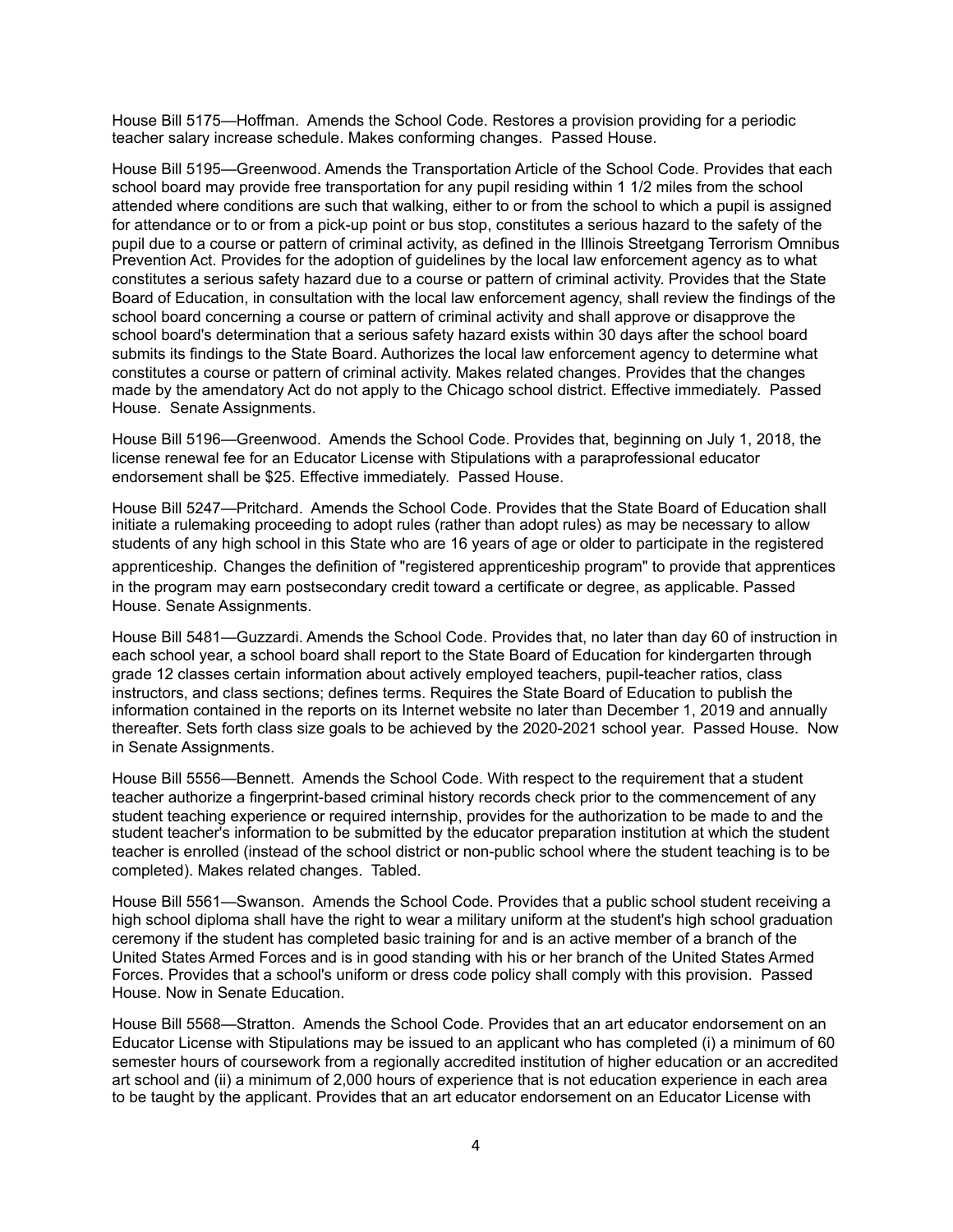Stipulations is valid until June 30 immediately following 5 years of the endorsement being issued and may be renewed if the applicant passes the test of basic skills required under the Code for Educator Licenses with Stipulations. Tabled.

House Bill 5588—Crespo. Amends the School Code. With regard to the State Board of Education developing recognition standards for student performance and school improvement, removes provisions providing for a Multiple Measure Index in determining standards for student performance. Changes references from the "No Child Left Behind Act of 2001" to the "Every Student Succeeds Act". Provides that, beginning in fiscal year 2018, the State Board of Education may identify a school district as eligible for targeted and comprehensive services under the federal Every Student Succeeds Act. Requires a 21st Century Community Learning Center Grant Program to provide grants to support whole child-focused (rather than academically focused) after-school programs that are aligned with the regular academic programs of a school and the academic needs of students who attend a high-poverty, low-performing school. Requires the State Board of Education to administer a climate survey to provide feedback from, at minimum, students in grades 4 through 12 and teachers on the instructional environment within a school. Repeals provisions governing the Multiple Measure Index and Annual Measurable Objectives, class size reduction grant programs, and highly qualified teachers under the federal No Child Left Behind Act of 2001. Amendment makes changes concerning legislative intent, State accountability, the date by which the State Board of Education may begin identifying a school district as eligible for services under the federal Every Student Succeeds Act, the 21st Century Community Learning Center Grant Program, State assessments, class size reduction funds, alternate survey of learning conditions instruments, and the repeal of provisions concerning highly qualified teacher funding. Effective immediately. Passed House.

House Bill 5627—T. Bennett. Amends the Downstate Teacher Article of the Illinois Pension Code. For the period beginning July 1, 2018 through June 30, 2020, increases the amount of employment as a teacher that a retired teacher may perform without impairing the retirement status; allows 120 paid days or 600 paid hours in a school year, but not more than 100 paid days in the same classroom. Further amends the School Code. Provides that, beginning July 1, 2018 and until June 30, 2023, the State Board of Education may issue a Short-Term Substitute Teaching License; specifies requirements and fees for the License. Provides that each school board shall, in collaboration with its teachers or, if applicable, the exclusive bargaining representative of its teachers, jointly develop a short-term substitute teacher training program that provides individuals who hold a Short-Term Substitute Teaching License with information on curriculum, classroom management techniques, school safety, and district and building operations. Provides that a school board with a substitute teacher training program in place before the effective date of the amendatory Act may utilize that program to satisfy the short-term substitute teacher training program requirement. Repeals the provision on July 1, 2023. Provides that a school district may not require an individual who holds a valid Professional Educator License or Educator License with Stipulations to seek or hold a Substitute Teaching License. Provides that, in order to receive a Professional Educator License endorsed in a school support personnel area, applicants trained in another country must meet certain requirements. Provides that, as used in the Educator Licensure Article of the School Code, in connection with the word "school" or "institution", the term "recognized" includes a forprofit entity that meets the requirements set by the State Board of Education, and requires any for-profit entity to be approved by the Board of Higher Education. Makes other changes. Effective July 1, 2018. Passed House. Senate Assignments.

House Bill 5696—E. Chris Welch. Creates the Bridge Program for Underrepresented Students Act. Defines terms. Provides that each public university in this State may establish a Bridge Program for underrepresented students. Specifies program requirements. Provides that a public university that establishes a Bridge Program shall, on or before September 1, 2019 and on or before September 1 of each subsequent year, publish on its website and make available to the public a report on the Program. Effective immediately. Passed House. Senate Assignments.

House Bill 5721—S. Harper. Amends the Chicago School District Article of the School Code. Adds to the definition of "school action". Provides that, beginning on July 1, 2019, the facility performance standards published by the district must include the performance standards of safety measures in the district. Requires the data, information, and analysis published on the district's Internet website regarding the 10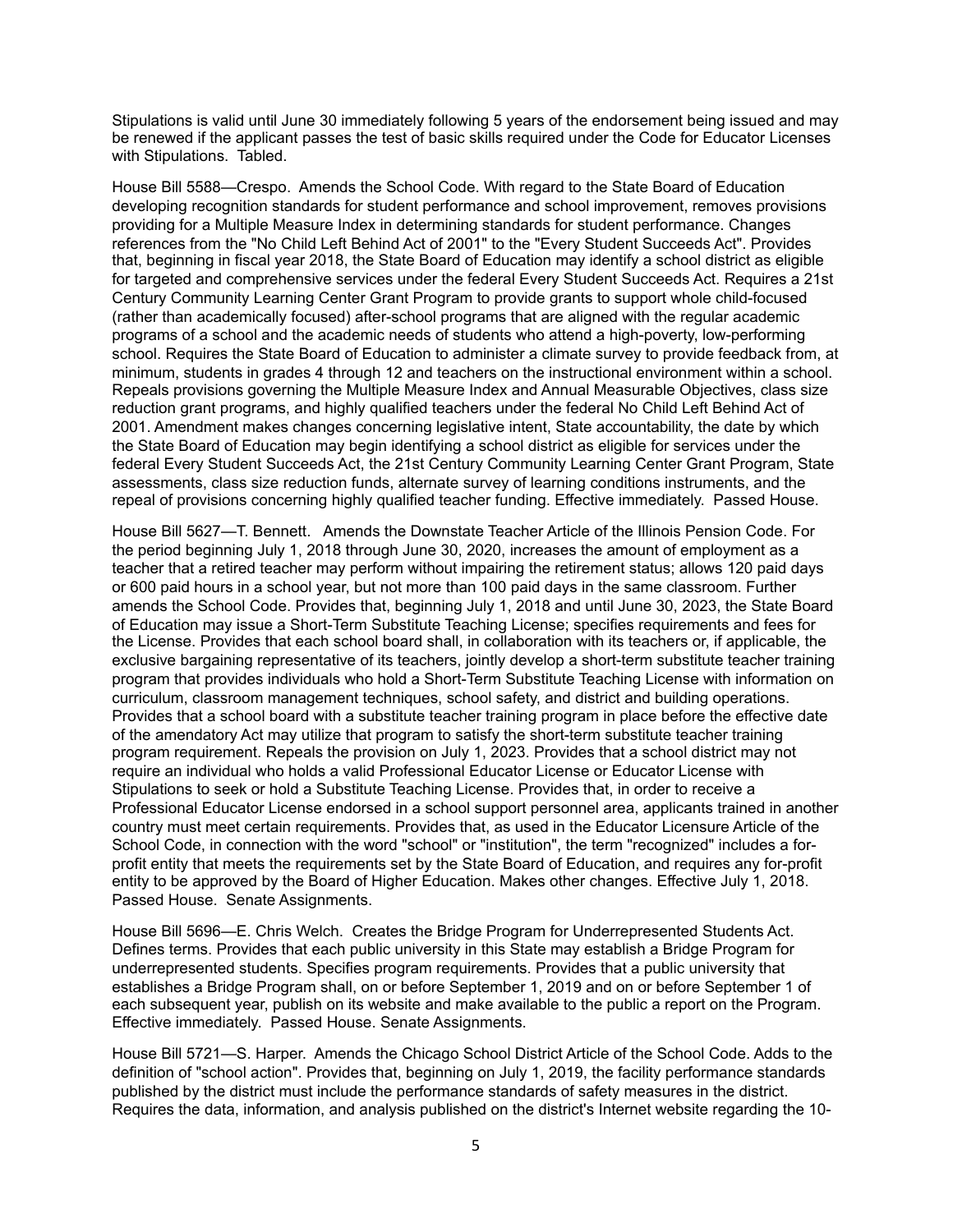year educational facility master plan to include a brief description of specific plans for special education programs, early childhood education programs, career and technical education programs, and any other programs that are space sensitive to avoid space irregularities, a description of a communications and community involvement plan for each community in the City of Chicago, historical and projected enrollment of each school, and other items. Requires the chief executive officer to publish a procedure for conducting an annual capital improvement hearing that shall discuss the district's annual capital budget. Adds to the requirements of the capital improvement plan published annually by the chief executive officer. Provides that beginning on June 1, 2019, and annually thereafter, the district shall conduct a regional capital budget hearing that describes planned projects for the year and reviews the 5-year capital budget and the educational facility master plan. Adds to the requirements of a school transition plan. Makes a change to the definition of "school action". Provides that the district must complete at least one of the enumerated actions for all under-enrolled schools (rather than must complete all of the actions). Exempts a charter school from ceasing any potential plans for school expansion that may negatively impact enrollment at an under-enrolled school. Makes conforming changes. Passed House.

House Bill 5754--N. Phelps-Finnie. Amends the School Code. Provides that a principal endorsement shall be affixed to a Professional Educator License of any holder who, in addition to other requirements in the Code, has at least 4 total years of teaching or 4 total years of working in the capacity of school support personnel in a school under the supervision of the Illinois Department of Corrections (or in combination with other permitted schools). Passed House.

House Bill 5770—Conroy. Amends the School Code. Provides that, beginning with the 2018-2019 school year, that a school board shall notify the school district's students or parents or guardians of those students that a student with a mental health diagnosis (rather than any student) may be eligible to receive supportive services (rather than mental health services) from the school district under a federal Section 504 plan. Passed House. Senate Assignments.

House Bill 5771—Chapa LaVia. Amends the School Code. Provides that, beginning July 1, 2018, any publicly funded early childhood program receiving Preschool for All Block Grant funds or Preschool for All Expansion Block Grant funds shall collect and review its chronic absence data and determine what support and resources are needed to positively engage chronically absent students and their families to encourage the habit of daily attendance and promote success; defines "chronic absence". Sets forth actions that are encouraged. Effective July 1, 2019. Passed House. Senate Assignments.

House Bill 5786---Mayfield. Amends the School Code. Provides that, beginning with the 2018-2019 school year, an in-school suspension program provided by a school district for any students in kindergarten through grade 12 may focus on promoting non-violent conflict resolution and positive interaction with other students and school personnel. Provides that a school district may employ a

substitute teacher to oversee an in-school suspension program in kindergarten through grade 12**.** Provides that a school district may employ a school social worker or a licensed mental health professional (rather than a substitute teacher) to oversee the in-school suspension program. Passed House. Now in Senate First Reading.

House Bill 5795—Chapa LaVia. Amends the School Code. In the Article governing compulsory attendance of pupils, provides that the term "truant" means a child who is subject to compulsory school attendance and who is absent without valid cause, as defined in the Article, from such attendance for more than 1% but less than 5% of the past 180 days (rather than absent without valid cause from such attendance for a school day or portion thereof). Effective July 1, 2018. Passed House. Now in Senate Assignments.

House Bill 5812—Will Davis. Amends the School Code. With regard to property tax relief pool grants, provides that each year, the State Board of Education shall set a threshold above which a school district may apply for property tax relief. Provides that the intended relief may not be greater than 1% of the EAV for a unit district, 0.69% of the EAV for an elementary school district, or 0.31% of the EAV for a high school district; defines "EAV". Provides that the total property tax relief allowable to a school district shall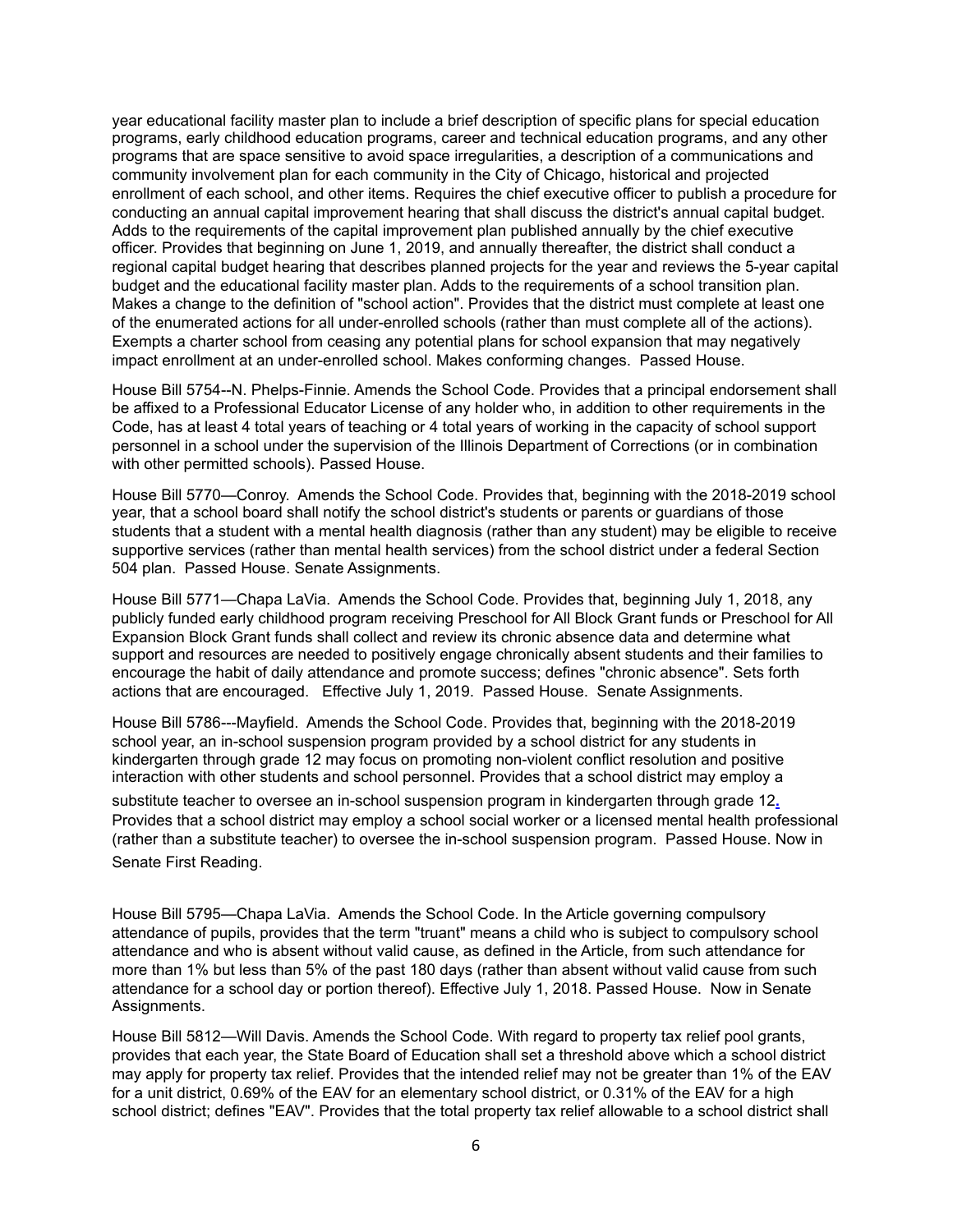be calculated based on the total amount of reduction in the school district's aggregate extension. With regard to evidence-based funding, provides that when a school district withdraws from a special education cooperative, the portion of the base funding minimum that is attributable to the school district may be redistributed to the school district upon withdrawal. Provides that the school district and the cooperative must include the amount of the base funding minimum that is to be re-apportioned in their withdrawal agreement and notify the State Board of Education of the change with a copy of the agreement upon withdrawal. Repeals a provision governing the basis for apportionment of general State financial aid and supplemental general State aid to the common schools for the 1998-1999 through the 2016-2017 school years. Makes other changes. Effective immediately. Passed both Houses. Signed by the Governor. Public Act 100-0582. .

Senate Bill 1829—Hutchinson. Amends the School Code. Provides that, beginning with the 2018-2019 school year and until the 2023-2024 school year, an individual may teach preschool children in an early childhood program that receives grants under the Code if he or she holds a Professional Educator License with an early childhood education endorsement or with short-term approval for early childhood education or he or she pursues a Professional Educator License and holds (i) an ECE Credential Level of 5 awarded by the Department of Human Services under the Gateways to Opportunity Program developed under the Department of Human Services Act or (ii) an Educator License with Stipulations with a transitional bilingual educator endorsement and he or she has either passed an early childhood education content test or completed no less than 9 semester hours of college coursework in the area of early childhood education. Effective July 1, 2018. Passed Senate. Now in House Rules.

Senate Bill 2344—Mulroe. Amends the School Code. With regard to joint agreements entered into by school boards to provide special educational facilities and services, provides that a member district wishing to withdraw from a joint agreement must present to its school board and the other member districts evidence that withdrawing from the joint agreement is in the best needs of a child. Provides that if a member district withdraws from a joint agreement and the district was, prior to the withdrawal, sending students with disabilities to special educational facilities and services in another district under the joint agreement, the student may continue to use the facilities and services of the other district, regardless of the district in which the student resides, and the district in which the student resides shall pay the cost of those services. Effective immediately. Passed Senate. Now in House Rules.

Senate Bill 2654—Hunter. Amends the School Code. Provides that the Department of Public Health shall develop, provide, or approve (rather than develop or approve) the informational materials in accordance with the latest information provided by (rather than the latest recommendations of) the Advisory Committee on Immunization Practices of the Centers for Disease Control and Prevention. Makes a conforming change. Passed Senate. Now in House Rules.

Senate Bill 2658—Schimff. Amends the School Code. Provides that a Professional Educator License with Stipulations with a provisional educator endorsement obtained by a service member or a spouse of a service member is valid until June 30 immediately following 3 (rather than 2) years of the license being issued. Defines "spouse of a service member". Effective September 3, 2018. Passed Senate. Now in Elementary and Secondary Education: Licensing, Administration, and Oversight.

Senate Bill 2838—Link. Amends the School Code. Provides that a school district may not reduce the number of full-time staff members of a department as a result of hiring a substitute teacher recruiting firm. Provides that, in the event of a teacher's strike, a school district may not use a recruiting firm to hire a substitute teacher. Provides that the Chicago School District may contract with a substitute teacher recruiting firm under the program only if certain requirements are met. Provides that a substitute teacher recruiting firm may enter into an agreement with a labor organization that has a collective bargaining agreement with a school district. Effective immediately. Passed Senate. Now in House Rules.

Senate Bill 2844—Aquino and Castro. Amends the School Code. Requires the State Board of Education to establish and maintain the Future Language Teachers Program to assist high school graduates who at one time have been identified as English learners and who are enrolled in an approved educator preparation program, among other qualifications, in acquiring a Professional Educator License with an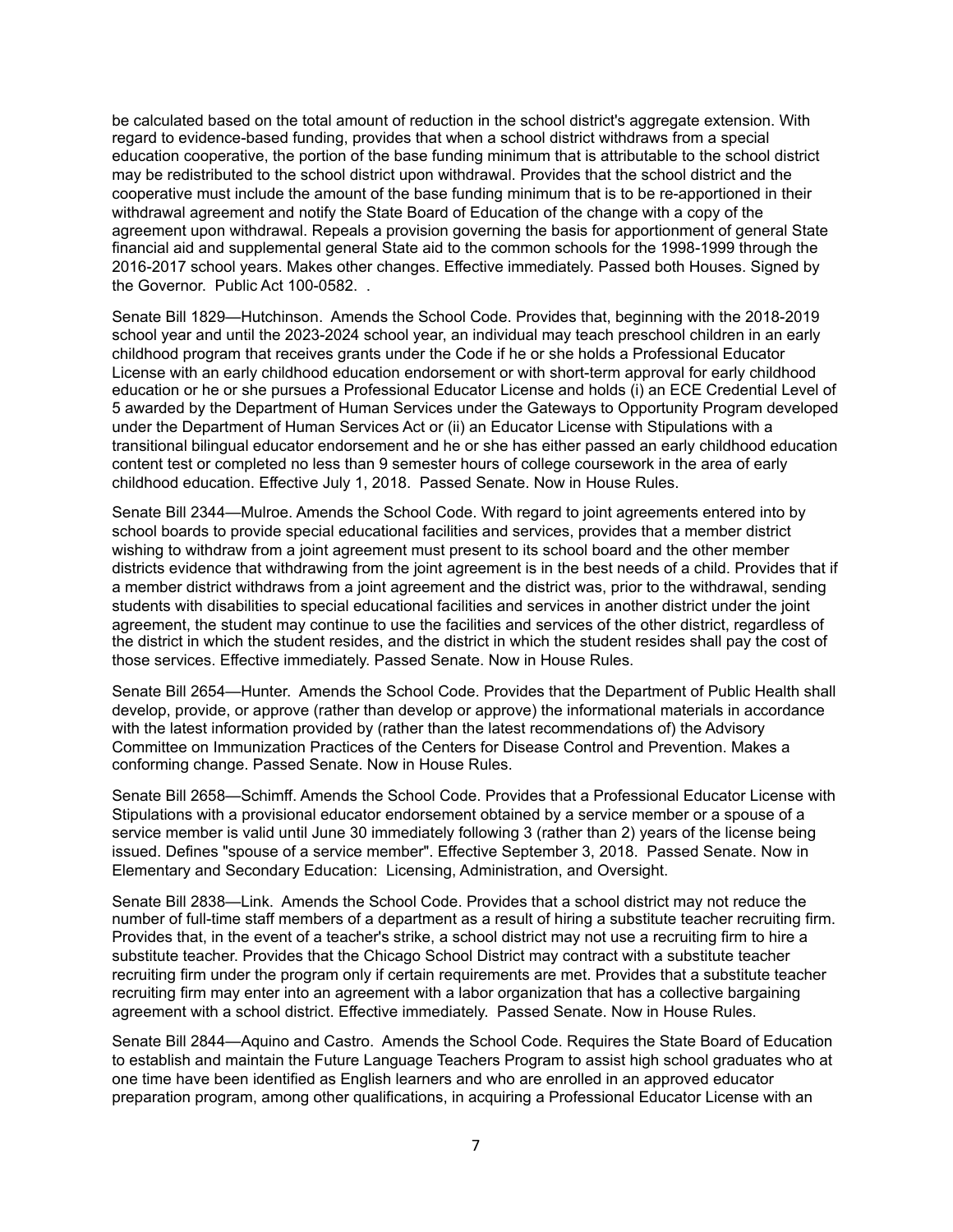endorsement in English as a second language, bilingual education, English as a new language, or any foreign language. Provides that each school district that chooses to participate in the Program shall partner with one regionally accredited institution of higher education in this State that offers an educator preparation program approved by the State Board and each qualified high school graduate participating in the program through the district must be enrolled at that institution in its educator preparation program. Sets forth provisions concerning employment, funding, submitting program data, reporting to the General Assembly, and rulemaking. Effective immediately. Passed Senate. House Rules.

Senate Bill 2925—Lightford. Amends the Illinois Police Training Act. Provides that the Illinois Law Enforcement Training Standards Board shall develop or approve a course for school resource officers. Provides that the school resource officer course shall be developed within one year of the amendatory Act and shall be created in consultation with organizations demonstrating expertise and or experience in the areas of youth and adolescent developmental issues, educational administrative issues, prevention of child abuse and exploitation, youth mental health treatment, and juvenile advocacy. Provides that the Board shall develop a process allowing law enforcement agencies to request a waiver of this training requirement for any specific individual assigned as a school resource officer. Amends the School Code. Provides that beginning January 1, 2021, any law enforcement agency that provides a school resource officer shall provide to the school district a certificate of completion, or approved waiver, issued by the Illinois Law Enforcement Training Standards Board under the Illinois Police Training Act indicating that the subject officer has completed the requisite course of instruction in the applicable subject areas within one year of assignment, or has prior experience and training which satisfies this requirement. Provides that in an effort to defray the related costs, any law enforcement agency that provides a school resource officer should apply for grant funding through the federal Community Oriented Policing Services grant program. Defines "school resource officer". Makes other changes. Passed Senate. House Rules.

Senate Bill 2941—McGuire. Amends the Postsecondary and Workforce Readiness Act. With respect to the State Board of Education's competency-based, high school graduation requirements pilot program, provides that a school district may participate in the program for some or all of its schools (instead of for some or all of its schools serving grades 9 through 12). Allows school districts to collaboratively apply to participate in the pilot program; sets forth provisions governing a collaborative of districts. Effective immediately. Passed Senate. House Rules.

Senate Bill 3015—Koehler. Amends the School Code. Amends the School Code. With regard to the selfadministration and self-carry of asthma medication, provides that a school district, public school, charter school, or nonpublic school may authorize a school nurse or trained personnel to (i) provide undesignated asthma medication to a student for self-administration only or to any personnel authorized under a student's Individual Health Care Action Plan or asthma action plan, plan pursuant to Section 504 of the federal Rehabilitation Act of 1973, or individualized education program plan to administer to the student that meets the student's prescription on file, (ii) administer undesignated asthma medication that meets the prescription on file to any student who has an Individual Health Care Action Plan or asthma action plan, plan pursuant to Section 504 of the federal Rehabilitation Act of 1973, or individualized education program plan that authorizes the use of asthma medication; and (iii) administer undesignated asthma medication to any person that the school nurse or trained personnel believes in good faith is having respiratory distress; defines "undesignated asthma medication" and "respiratory distress". Changes the definition of "asthma medication" to mean quick-relief asthma medication, including albuterol or other short-acting bronchodilators, that is approved by the United States Food and Drug Administration for the treatment of respiratory distress. Provides that a school nurse or trained personnel may administer undesignated asthma medication to any person whom the school nurse or trained personnel in good faith believes to be experiencing respiratory distress (i) while in school, (ii) while at a school-sponsored activity, (iii) while under the supervision of school personnel, or (iv) before or after normal school activities. Provides that a school district, public school, charter school, or nonpublic school may maintain a supply of asthma medication in any secure location that is accessible before, during, or after school where a person is most at risk. Provides that a training curriculum to recognize and respond to respiratory distress may be conducted online or in person. Specifies training requirements.

Provides that a school district or school must follow up with the school nurse after the administration of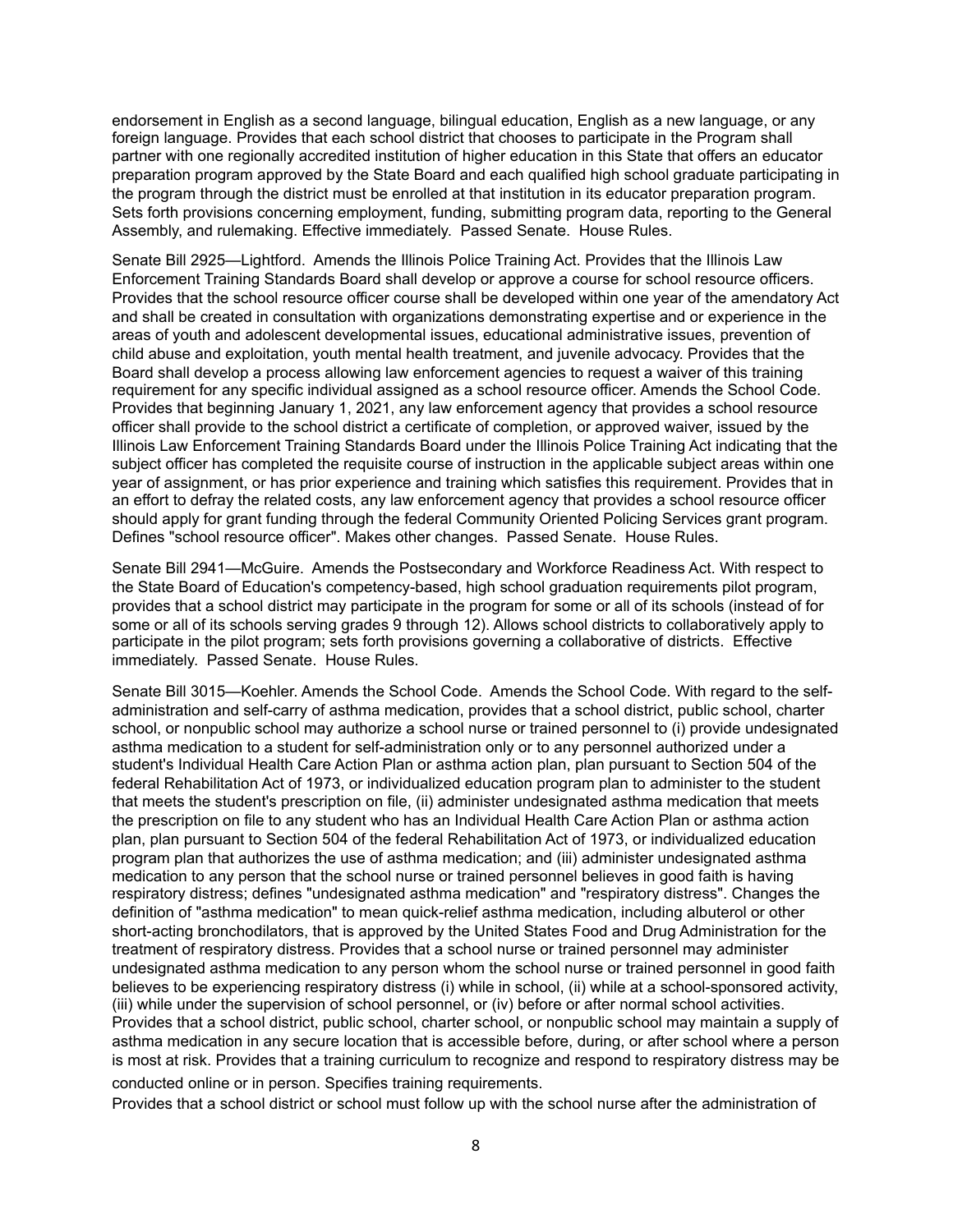undesignated asthma medication only if a school nurse is available. Passed Senate. Now in House Rules.

Senate Bill 3201—Hastings. Amends the Illinois School Student Records Act. Provides that upon the discovery of a breach of security that results in the unauthorized release, disclosure, or acquisition of student information contained in a school student record, a school shall, no later than 48 hours after discovery, notify the parent of the student whose record is involved in the breach of security. Effective immediately. Passed Senate. Now in House Rules.

Senate Bill 3220—Aquino. Amends the Educator Licensure Article of the School Code. Provides that an institution of higher education that is denied a recommendation for recognition by the State Educator Preparation and Licensure Board to offer an educator preparation program at the institution may appeal the decision to the State Board of Education. Requires the appeal to state the reasons why the State Educator Preparation and Licensure Board's decision should be reversed and to include any other information required by the State Board of Education. Provides that if a majority of the members of the State Board of Education determines that the appeal is untimely or that the proposed educator preparation program does not comply with applicable administrative rules, the State Board of Education must hold a public hearing; specifies hearing requirements. Passed Senate. Now in House Rules.

Senate Bill 3226—Weaver. Amends the School Code. Provides that, no later than 6 months after the effective date of the amendatory Act, the State Board of Education shall adopt rules as may be necessary to allow students of any high school in this State who are 16 years of age or older to participate in registered apprenticeship programs; defines "registered apprenticeship program". Provides that the rules shall include the waiver of all non-academic requirements mandated for graduation from a high school under the Code that would otherwise prohibit or prevent a student from participating in a registered apprenticeship program. Makes related changes. Provides that the State Board of Education shall initiate a rulemaking proceeding to adopt rules (rather than adopt rules) as may be necessary to allow students of any high school in this State who are 16 years of age or older to participate in the registered apprenticeship program. Changes the definition of "registered apprenticeship program" to provide that apprentices in the program may earn postsecondary credit toward a certificate or degree, as applicable. Passed Senate. Now in House Rules.

Senate Bill 3236—Manar. Amends the School Code. Provides that a school report card shall include the most current data possessed by the State Board of Education relating to a school district's administrative costs; defines "administrative costs". Effective immediately. Passed Senate. Now in House Rules.

Senate Bill 3466—Lightford. Amends the School Code. Amends the School Code. Requires a school district to make reasonable efforts to provide ongoing professional development to teachers, administrators, school board members, school resource officers, and staff on the appropriate and available supportive services for the promotion of student attendance and engagement. In the Article governing compulsory attendance of pupils, provides that the term "valid cause" for absence means a circumstance which causes reasonable concern to the parent for the mental, emotional, or physical health or safety of the student, amongst other meanings (rather than concern for the safety or health of the student). Provides that a school district may not refer a truant, chronic truant, or truant minor to any other local public entity for that local public entity to issue the child a fine or fee as punishment for his or her truancy. Allows a school district to refer any person having custody or control of a truant, chronic truant, or truant minor to any other local public entity for that local public entity to issue the person a fine or fee for the child's truancy only if the school district's truant officer, regional office of education, or intermediate service center has been notified and all appropriate and available supportive services and other school resources have been offered to the child; specifies appropriate and available services for certain children referred to a municipality. Provides that before a school district may refer a person having custody or control of a child to another local public entity, the school district must document any appropriate and available supportive services offered to the child. Passed Senate. Now in House Rules.

Senate Bill 3514—Mattie Hunter. Amends the Children with Disabilities Article of the School Code. Provides that, in a school district with a population of more than 500,000 inhabitants, the principal and all